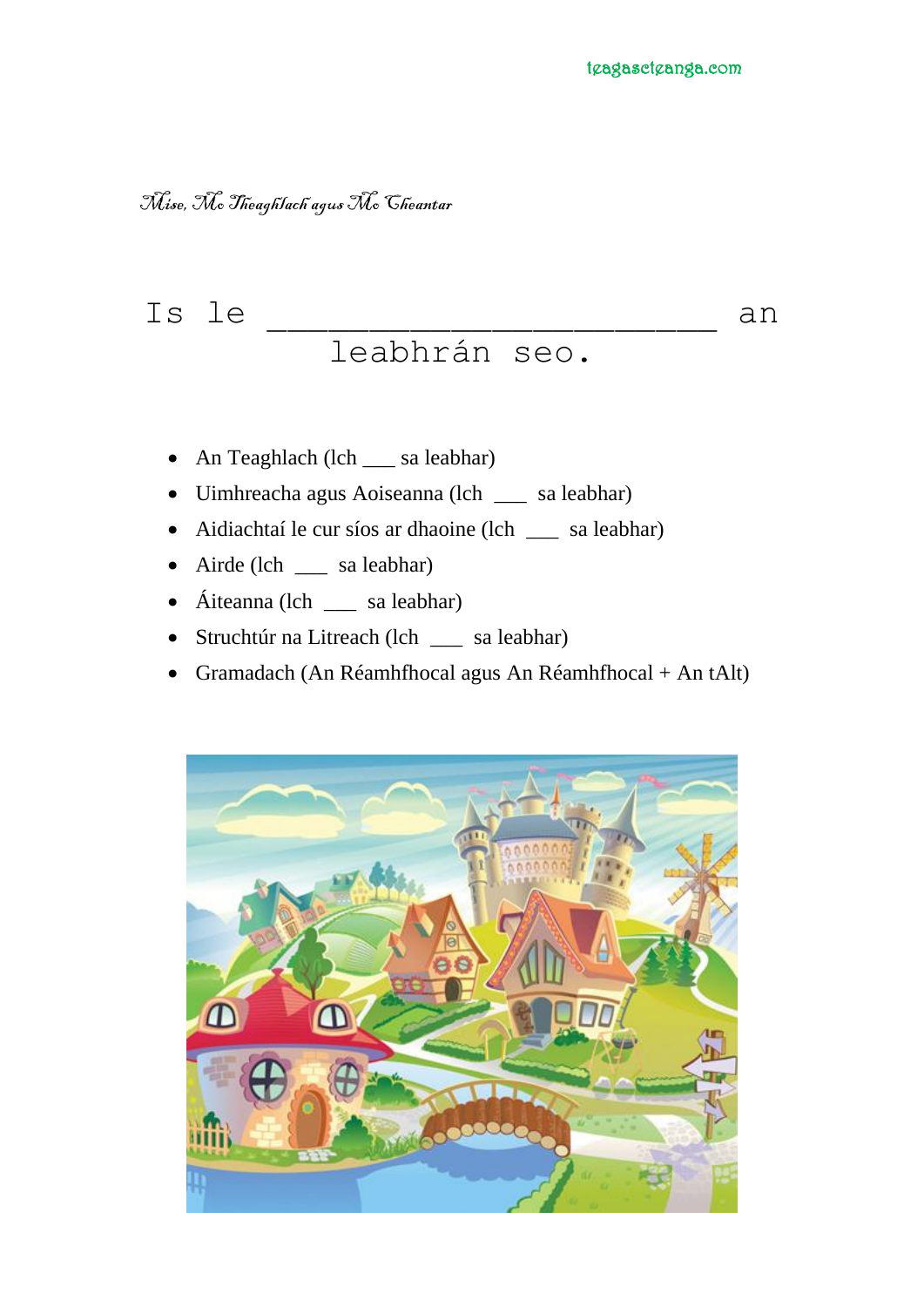#### **Litreacha chuig pheannchara**

 Radharc na Rún An Spidéal Co. na Gaillimhe

4 Meán Fómhair

A Liam, a chara,

Conas atá tú? **Tá súil agam** go bhfuil tú go maith. Treasa is ainm dom agus tá mé ag lorg peanncharad.

Tá mé ceithre bliana déag d'aois. Tá mé i mo chónaí i **sráidbhaile beag** i gContae Gaillimhe. Tá sé suite **faoin tuath**. Is aoibhinn liom an áit mar tá **muintir na háite** an-chairdiúil agus **tá aithne agam ar** gach duine. **Téim** ar scoil **sa chathair** agus tá mé sa dara bliain i gClochar na Trócaire **i lár na cathrach**. Tá gruaig dhonn chatach fhada orm agus tá súile donna agam. Tá mé méadar agus fiche cintiméadar **ar airde**. Is duine **fiosrach macánta** mé.

Tá **teaghlach** mór agam. Is rúnaí í mo Mham agus is tiománaí leoraí é mo Dhaidh. Réitím go maith leo mar tá siad **tuisceanach agus foighneach**. Tá triúr deartháireacha agam; Sam, Jack agus Michael, ach **réitím go maith leo**, buíochas le Dia! Tá Sam **níos sine** ná mé, tá sé seacht mbliana déag d'aois agus is **cúpla comhionann** iad Jack agus Michael. Tá siad deich mbliana d'aois. Tá deirfiúr amháin agam. Orla is ainm di agus ní réitím go maith léi chun an fhírinne a rá. Is í Orla **an duine is óige** sa chlann. Níl sí ach seacht mbliana d'aois agus tá sí **ag freastal ar** an mbunscoil. Tá sí **taghdach agus cantalach**.

**Céard fútsa?** Cá bhfuil cónaí ortsa agus cé atá sa teach leat? Scríobh ar ais chugam go luath, beidh mé ag siúl le litir uait.

**Beir bua agus beannacht**,

Do chara nua,

Treasa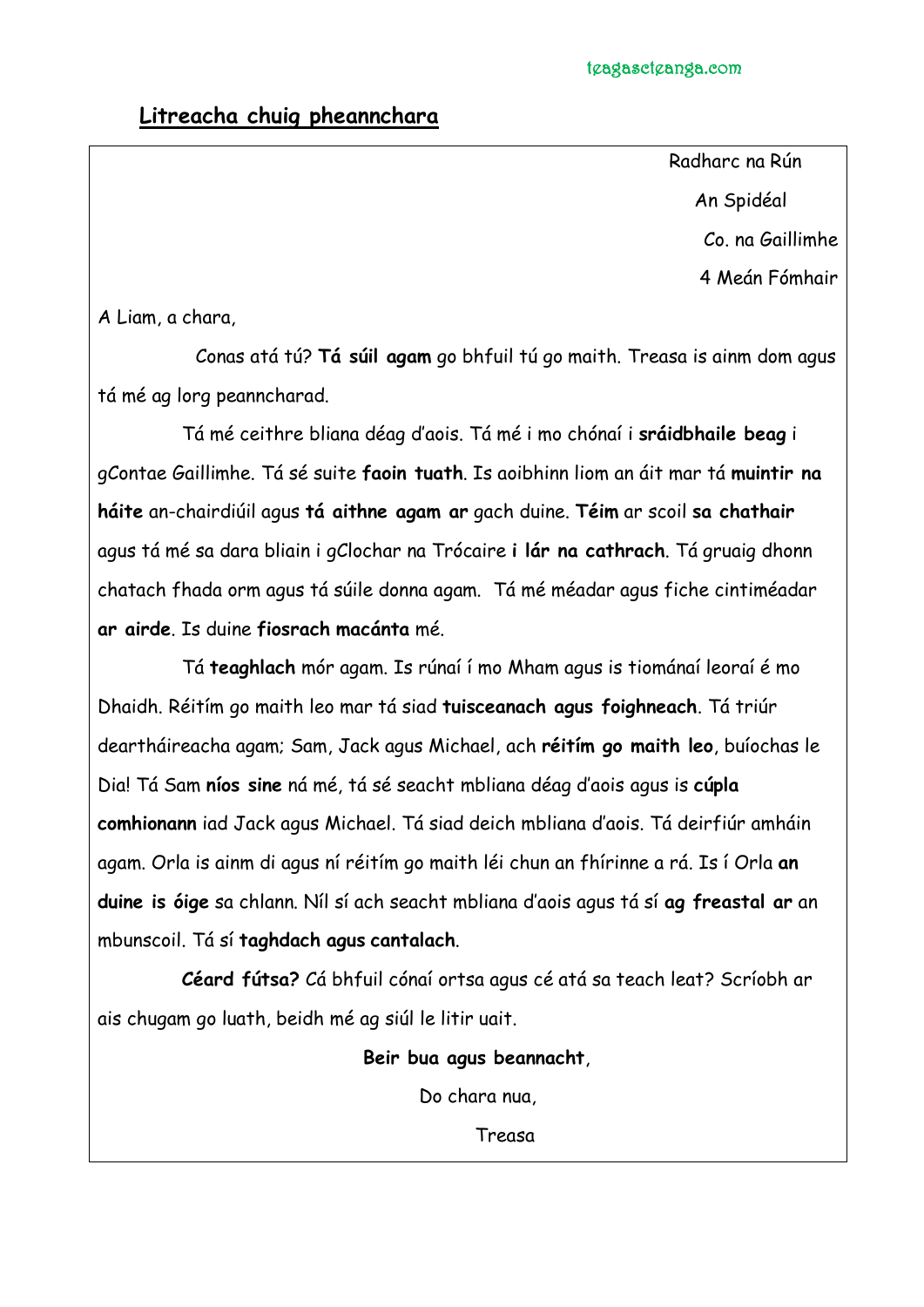| Tóraíocht Gluaise                   |
|-------------------------------------|
| in the city                         |
| in the city-centre                  |
| the youngest                        |
| moody and cranky                    |
| I get on well with them             |
| I hope                              |
| a small village                     |
| understanding and patient           |
| older                               |
| household                           |
| in height                           |
| inquisitive honest                  |
| attending                           |
| What about you?                     |
| identical twins                     |
| All the best                        |
| I go                                |
| I know (when referring to a person) |
| The locals                          |
| in the countryside                  |

#### Tóraíocht Gluaise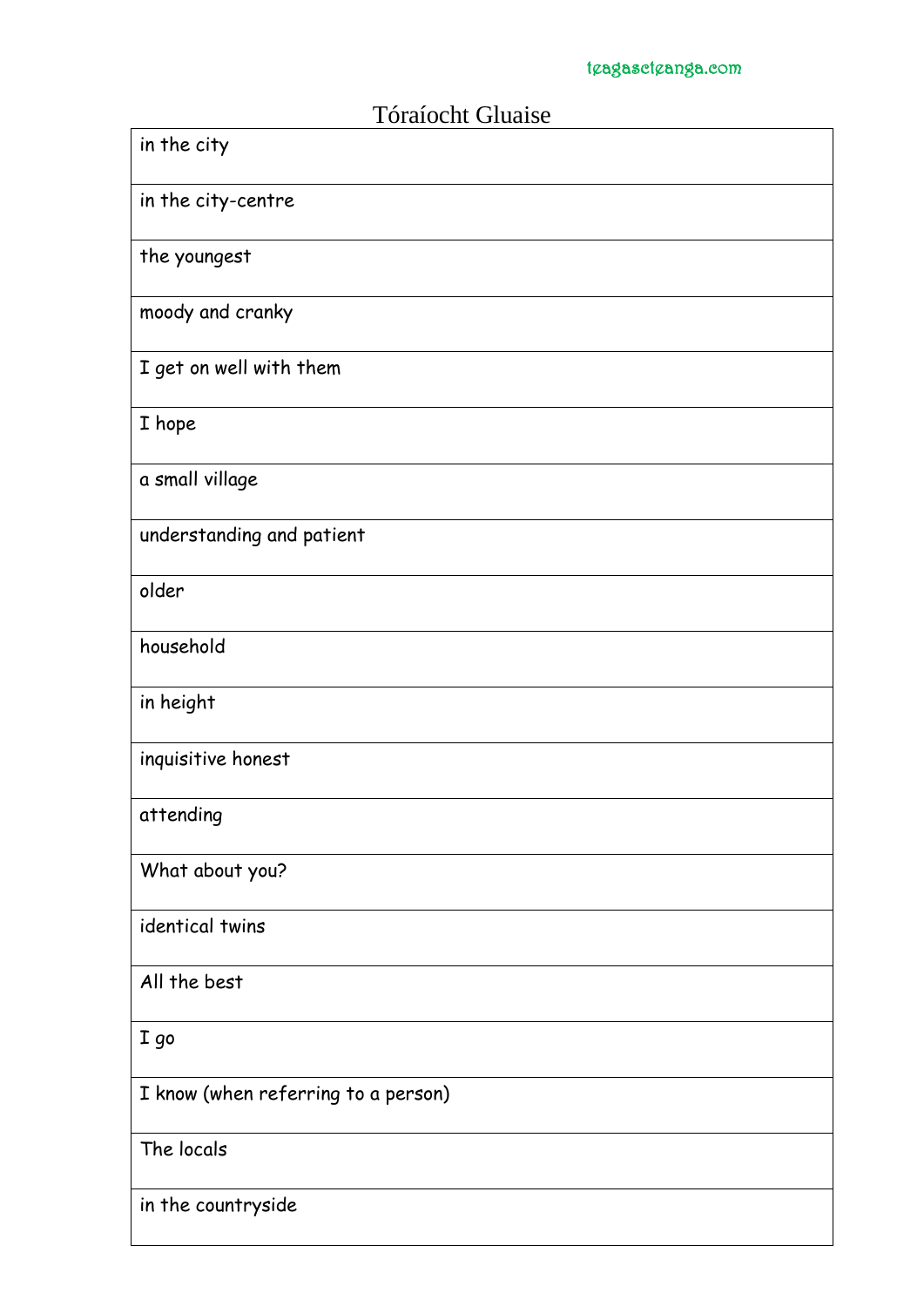#### **Ceisteanna:**

- 1. Cén sórt áite í An Spidéal?
- 2. Cá dtéann Treasa ar scoil?
- 3. Cén sórt duine í Treasa?
- 4. Cé an duine is sine sa chlann?
- 5. An bhfuil Orla níos sine ná Treasa?
- 6. Cén fáth nach réitíonn Treasa go maith le hOrla?
- 7. Cén aois é an cúpla comhionann?

## **Céard fútsa?:**

- 1. Cá bhfuil tú i do chónaí agus cén sórt áite é?
- 2. Cá dtéann tú ar scoil?
- 3. Cén sórt duine tú?
- 4. An bhfuil aithne agat ar cúpla comhionann?
- 5. An réitíonn tú go maith le do dheartháireacha agus do dheirfiúracha? Cén sórt daoine iad?

### **Gramadach: Mínigh an riail**

- 1. sa chathair
- 2. i lár na cathrach
- 3. i gClochar na Trócaire
- 4. seacht mbliana déag d'aois
- 5. ag freastal ar an mbunscoil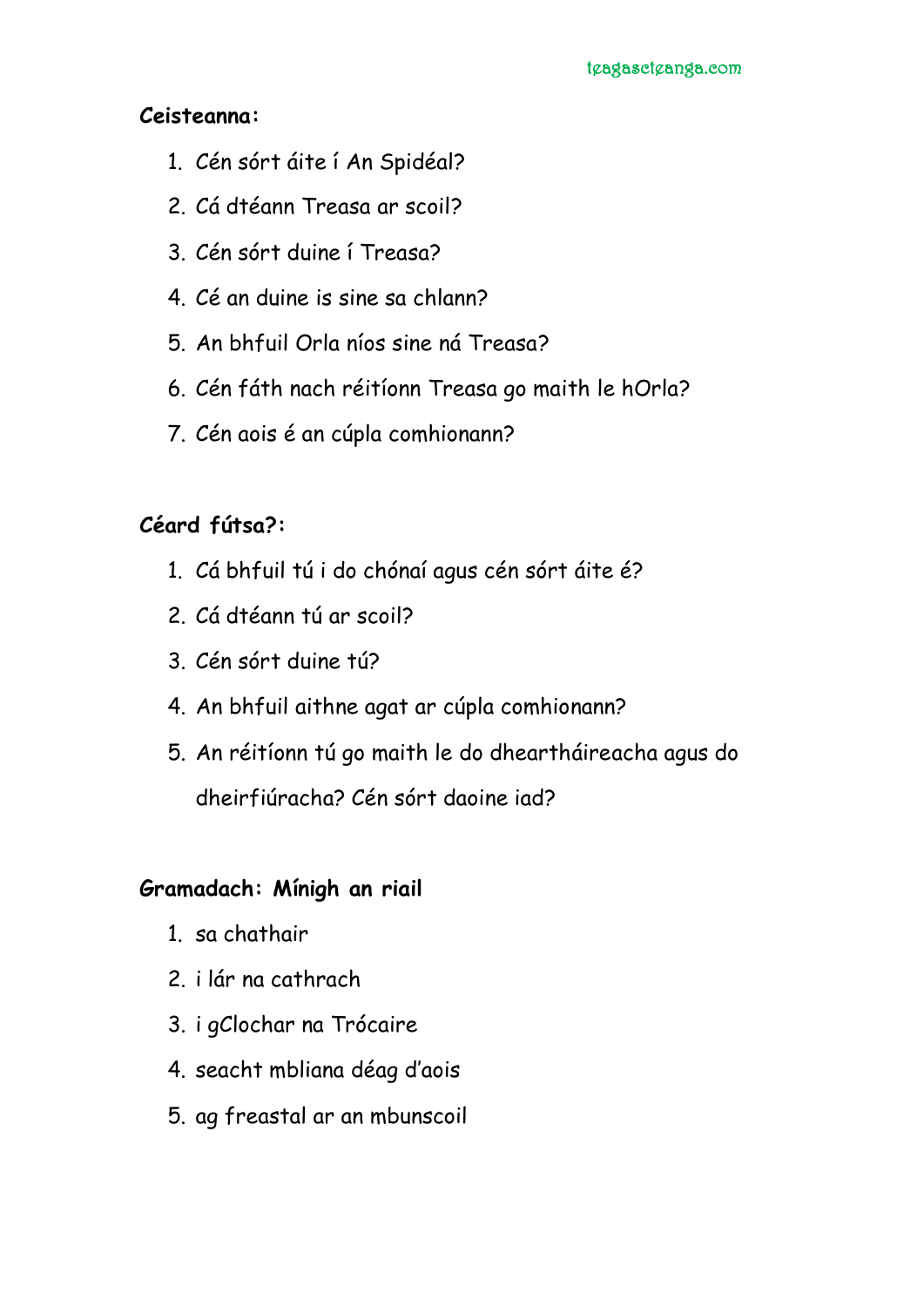# Ceistiúchán

Cuir ciorcal ar 5 má aontaíonn tú go hiomlán, agus 1 mura n-aontaíonn tú ar chor ar bith.

| B'fhearr liom bheith i mo chónaí i lár na cathrach | 1 2 3 4 5 |  |  |
|----------------------------------------------------|-----------|--|--|
| Is duine cairdiúil mé. Réitím le gach duine.       | 1 2 3 4 5 |  |  |
| Is duine cantalach mé                              | 1 2 3 4 5 |  |  |
| Tá aithne agam ar gach duine sa rang               | 1 2 3 4 5 |  |  |
| Réitím go maith le mo theaghlach                   | 1 2 3 4 5 |  |  |
| Tá an-chuid is mó de mo chairde níos sine ná mé    | 1 2 3 4 5 |  |  |
| Tá an-chuid is mó de mo chairde níos óige ná mé    | 1 2 3 4 5 |  |  |
| Is duine macánta mé                                | 1 2 3 4 5 |  |  |
| Is aoibhinn liom an tuath                          | 1 2 3 4 5 |  |  |
| Tá mo thuismitheoir(í) tuisceanach                 | 1 2 3 4 5 |  |  |
| Ba mhaith liom bheith i mo leathchúpla             | 1 2 3 4 5 |  |  |
| Is duine fiosrach mé                               | 1 2 3 4 5 |  |  |
| Tá muintir na háite i mo cheantar rófhiosrach      | 1 2 3 4 5 |  |  |
| Is duine foighneach mé                             | 1 2 3 4 5 |  |  |
| Tá an saol i sráidbhaile beag go hiontach          | 1 2 3 4 5 |  |  |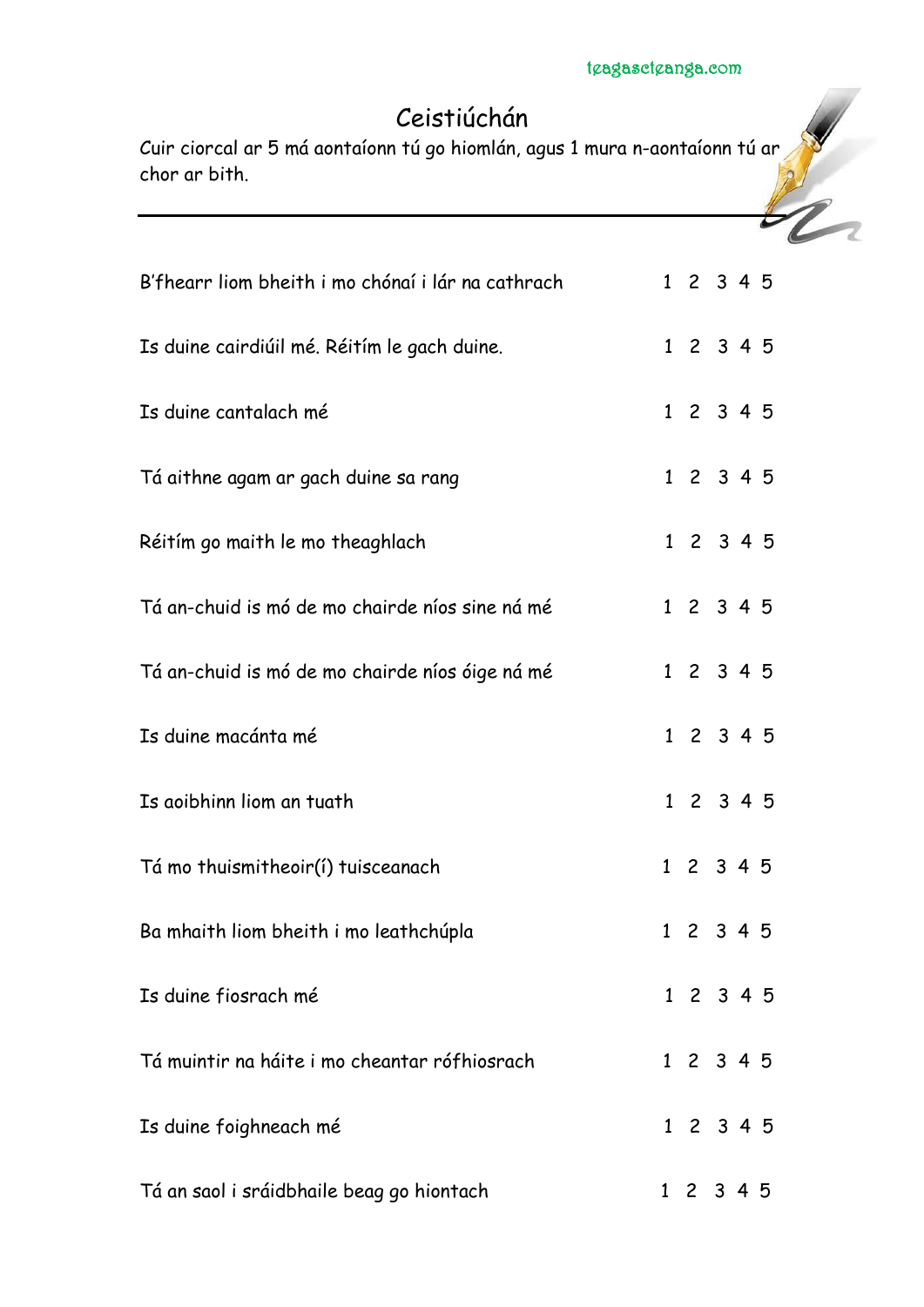34 Corrán Eoin Cluain Dolcáin Baile Átha Cliath 6 Meán Fómhair

A Treasa, a chara,

Conas atá ag éirí leat? Tá mé i mbarr na sláinte**.** Ba bhreá liom bheith i do pheannchara.

Tá mé ceithre bliana déag d'aois freisin, táim sa dara bliain i gColáiste Chillian i gCluain Dolcáin. Tá cónaí orm cúpla nóiméad ón scoil. Is aoibhinn liom Cluain Dolcáin. Tá sé cosúil le sráidbhaile mar tá aithne ag muintir na háite ar a chéile. Réitím go maith leis na comharsana ar mo shráid. Tá a lán gaolta ina gcónaí in aice láimhe freisin. Tá col ceathracha, nianna agus neachtanna sa cheantar. Is minic a bhím ag tabhairt aire dóibh. Is duine iontaofa cabhrach mé agus tá mo chlann antábhachtach dom.

Tá gruaig dhonn ghearr orm agus tá súile gorma agam. Tá mé caoga a cheathair cintiméadar ar airde. Is duine dathúil mé. Is duine macánta mé freisin ar ndóigh! Is mise an duine is sine i mo chlann. Tá deartháir amháin agam, Caolán is ainm dó. Réitím go han-mhaith leis. Tá sé aon bhliain déag d'aois agus tá sé ag freastal ar an ngaelscoil. Is duine fiosrach cliste é. Tá deirfiúr amháin agam. Aisling is ainm di agus tá sí trí bliana déag d'aois. Is altra é m'athair agus ní oibríonn mo mháthair. Mark agus Mandy is ainm dóibh.

Tá a lán áiseanna spóirt i mo cheantar. Téim go dtí an pháirc ag an deireadh seachtaine agus imrím peil le mo chairde. Thosaigh mé ag traenáil leis an gclub dornálaíochta freisin. Tá súil agam go mbeidh mé chomh sciliúl le Katie Taylor go luath! An bhfuil caitheamh aimsire agatsa? Déarfainn nach bhfuil a lán áiseanna i sráidbhaile!

Scríobh ar ais chugam go luath, beidh mé ag siúl le litir uait.

Beir bua agus beannacht,

Liam